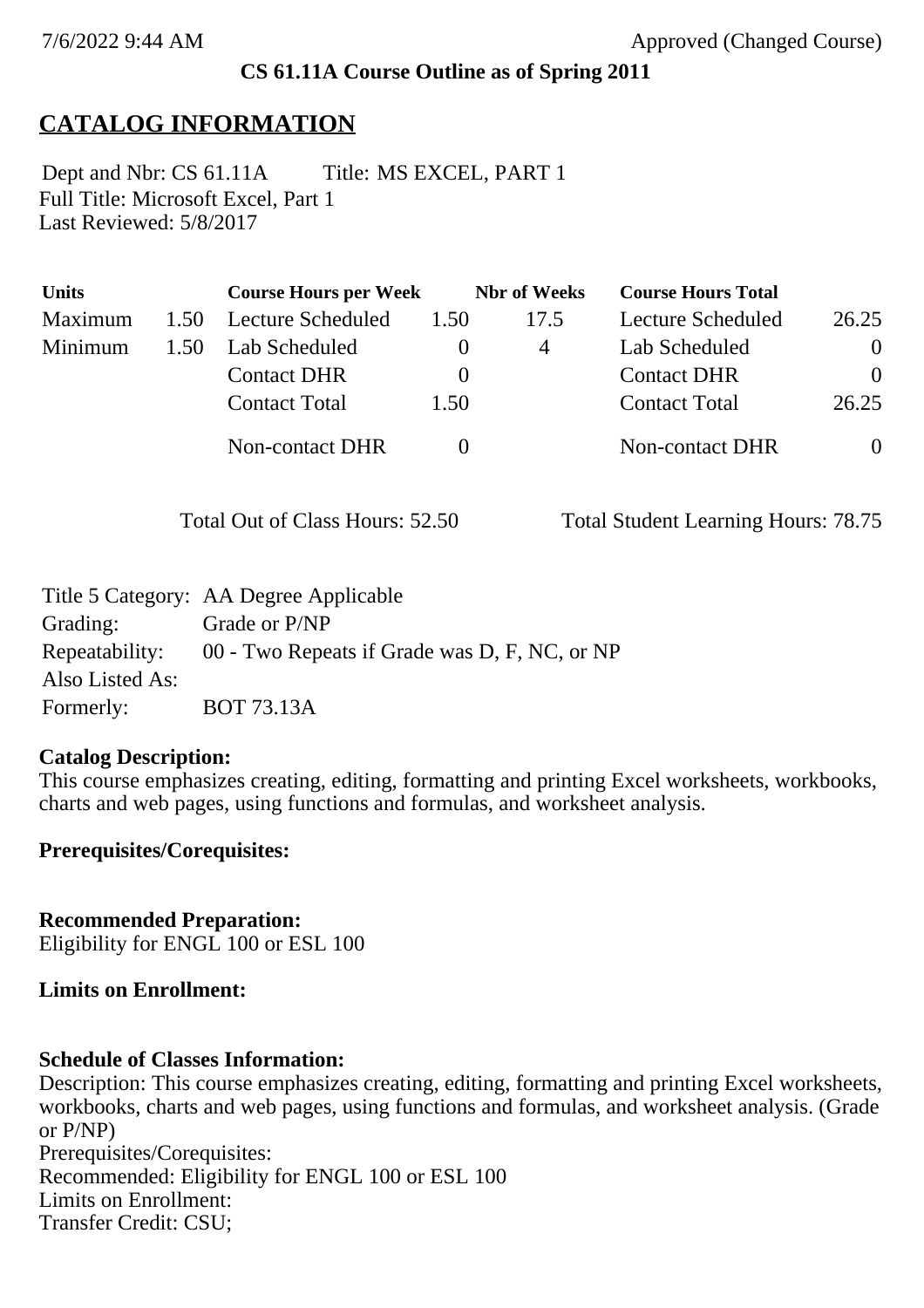# **ARTICULATION, MAJOR, and CERTIFICATION INFORMATION:**

| <b>AS Degree:</b><br><b>CSU GE:</b> | Area<br><b>Transfer Area</b> |            |           | Effective:<br>Effective: | Inactive:<br>Inactive: |
|-------------------------------------|------------------------------|------------|-----------|--------------------------|------------------------|
| IGETC:                              | <b>Transfer Area</b>         |            |           | Effective:               | Inactive:              |
| <b>CSU Transfer: Transferable</b>   |                              | Effective: | Fall 2000 | Inactive:                |                        |
| <b>UC</b> Transfer:                 |                              | Effective: |           | Inactive:                |                        |

## **CID:**

## **Certificate/Major Applicable:**

[Both Certificate and Major Applicable](SR_ClassCheck.aspx?CourseKey=CS61.11A)

# **COURSE CONTENT**

### **Outcomes and Objectives:**

Upon completion of the course, students will be able to:

- 1. Explain the functions of Excel windows and applicable terminology.
- 2. Create, modify, format, edit, and print workbooks.
- 3. Produce worksheets using Excel's pre-built functions; create formulas.
- 4. Create, format, manipulate and print charts.
- 5. Create and publish web pages.
- 6. Construct formulas using Absolute, Relative and Mixed Cell Referencing.
- 7. Use Logical, Financial, Statistical, Database, and Lookup functions.
- 8. Explain Arithmetic operations and order of math precedence.
- 9. Prepare a worksheet analysis using What If, and Goal Seek.
- 10. Create Data and Amortization tables.
- 11. Manipulate large multi-sheet workbooks.
- 12. Create Web and External Data Queries.
- 13. Produce worksheets using Workbook Security and Protection.
- 14. Organize data using Database Functions; Filtering and Sorting, Data Validation.
- 15. Evaluate worksheets using Proofreading tools.
- 16. Research Excel topics using Excel Help.

# **Topics and Scope:**

- 1. Worksheets and Charts
	- a. Start and exit Excel
	- b. The worksheet window/Excel terminology
	- c. Open, save, close, and print workbooks
	- d. Enter text, values, and formulas
	- e. Document properties
	- f. SUM and AutoCalculate functions
	- g. Formatting worksheets
	- h. Copy and Paste
	- i. Excel Help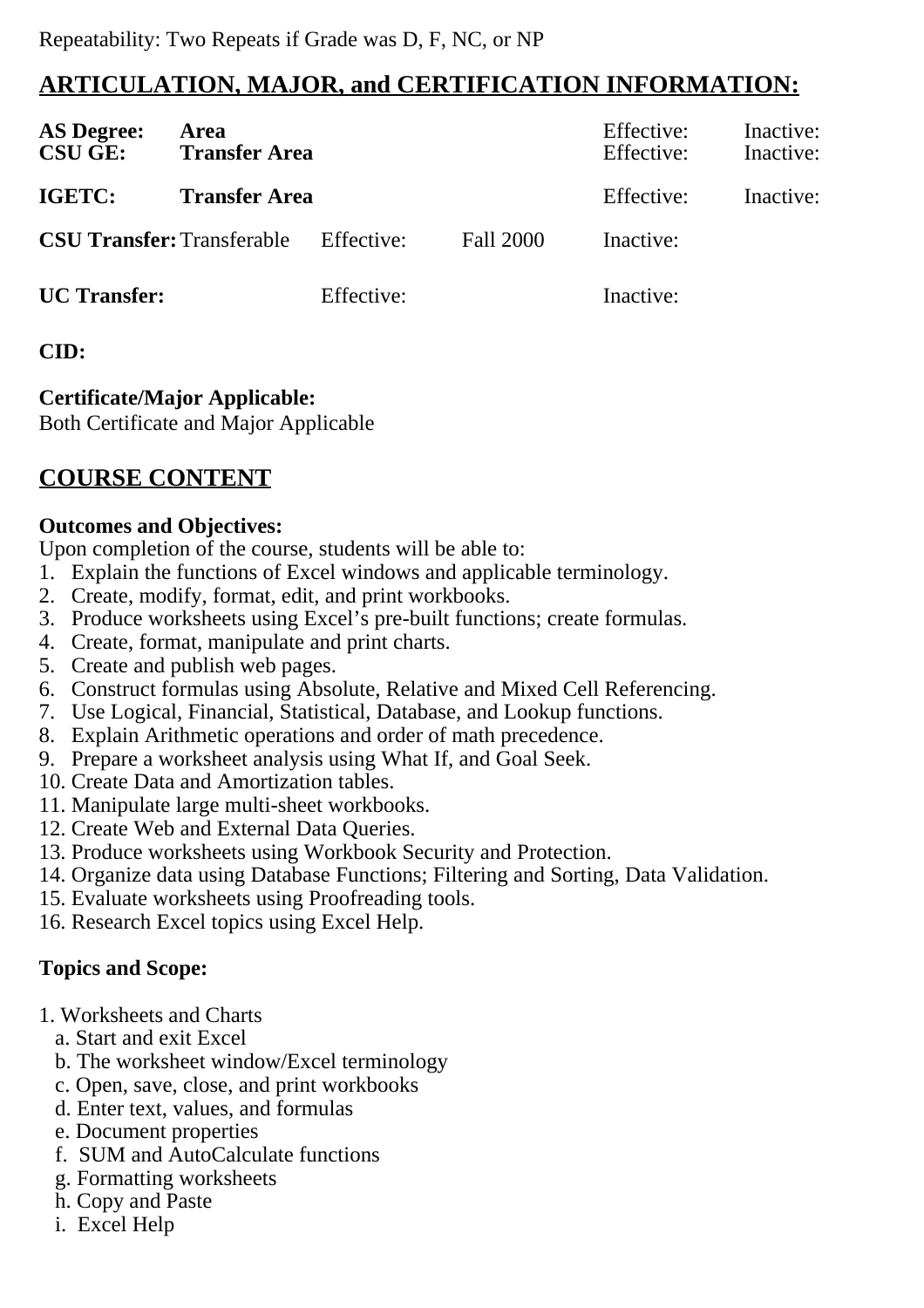- 2. Functions, Formulas, Formatting, and Web Queries
	- a. Edit and format worksheets
	- b. Print and Print Preview
	- c. Average, Max, and Min functions
	- d. Range Finder and Verifying formulas
	- e. Conditional Formatting
	- f. Page Layout (orientation, margins, headers and footers)
	- g. Web queries and External Data
	- h. Manipulate columns and rows
	- i. Spellcheck, Find and Replace
	- j. Arithmetic operations and order of math operations
	- k. Advanced formatting (themes, backgrounds, styles)
- 3. Formulas, Charting, and Large Workbooks
	- a. Advanced charting
	- b. Fill series
	- c. Freeze/Unfreeze cells
	- d. Absolute, Relative, and Mixed Cell Referencing
	- e. The IF function
	- f. Date and Time functions
	- g. Format Painter
	- h. Formatting Numbers and Dates
	- i. Working with Multiple worksheets
	- j. Creating, naming and working with Ranges
	- k. Worksheet Analysis What If and Goal Seek
	- l. Creating Web Pages
- 4. Financial Functions and Data Tables
	- a. Financial Functions (PMT, FV, etc.)
	- b. Data and Amortization tables
	- c. Formula checking
	- d. Security; Worksheet and Workbook Protection
	- e. Hide/Unhide
	- f. Print Options
- 5. Data Tables Sorting and Filtering
	- a. Creating and working with Data Tables
	- b. Filtering, Sorting, Subtotals, and Data Validation
	- c. Database Functions
	- d. Lookup Functions
	- e. Save with Different Formats

# **Assignment:**

- 1. Completion of weekly exercises and drills.
- 2. Submission of weekly assignments to an online drop box.
- 3. Design a final project based on a chosen business problem, synthesizing and applying at least 15 features used in class.
- 4. Two to five multiple choice quizzes or tests, taken online.
- 5. Attendance and participation in classroom and/or online environment.
- 6. Reading 30 pages per week.

# **Methods of Evaluation/Basis of Grade:**